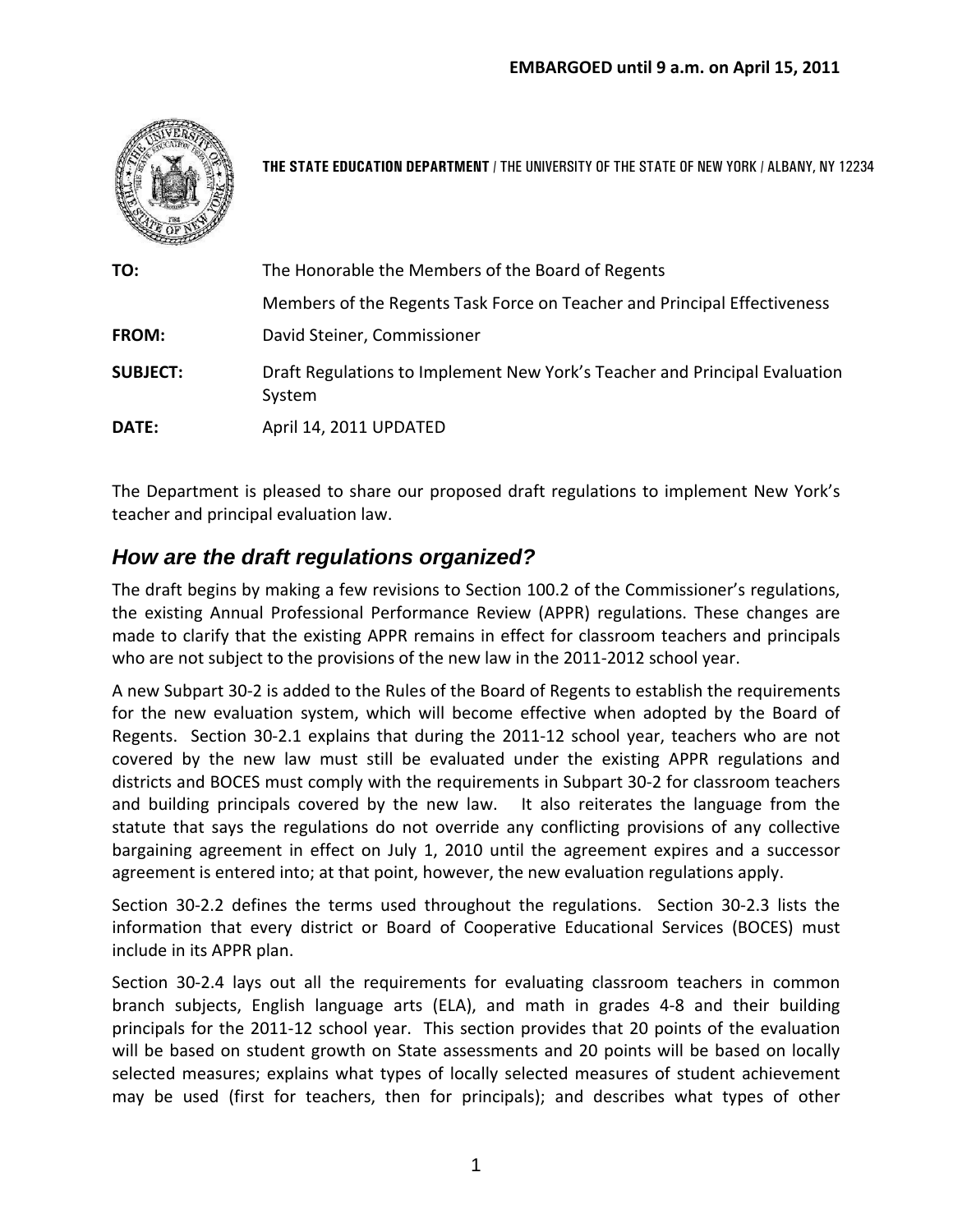measures of effectiveness may be used for the remaining 60 points, including observations, surveys, etc. (first for teachers, then for principals).

Section 30-2.5 lays out the requirements for evaluating all classroom teachers and building principals for the 2012‐13 school year and thereafter, following the same order as the preceding section. This section explains how the requirements for the State assessment and locally selected measures subcomponents will differ, including the points assigned for each subcomponent, depending on whether the Board of Regents has approved a value‐added growth model for particular grades/courses and subjects. The remaining 60 points will be assigned based on the same criteria as the preceding section.

Section 30‐2.6 explains how evaluations will be scored and rated. Sections 30‐2.7 and 30‐2.8 outline the processes by which the Department will review and approve teacher and principal practice rubrics and student assessments, respectively, for use in districts' and BOCES' teacher and principal evaluation systems. Section 30-2.9 describes the requirements for evaluator training; Section 30‐2.10 covers teacher and principal improvement plans; and Section 30‐2.11 covers appeal procedures.

# *How have differing views on particular issues been addressed?*

There are several issues on which differing views have been advanced by members of the Regents Task Force and constituency groups. Below is a summary of how the draft regulations seek to resolve these issues in ways that reflect the preliminary discussions of the Board of Regents.

## **Comparable measures of student growth for grades/subjects in which there is no State assessment approved to measure growth (2012-13 and beyond)**

The Task Force report reflected a split opinion on the issue of how student growth should be measured in grades/subjects in which there is no State assessment approved to measure growth in 2012‐13 and beyond. Some Task Force members felt that the State should prescribe exactly how to assess growth in all grades and subjects, while others felt that districts and BOCES should be free to use a district-wide growth goal-setting process and/or to choose from various types of assessments (including commercially available assessments or district‐ or BOCES‐developed assessments). In addition, some Task Force members argued strongly for the use of teacher‐created assessments (though primarily in the context of locally selected measures).

The draft regulations strike a balance between prescriptiveness and choice:

 For classroom teachers who teach core subjects (English language arts, mathematics, science, and social studies) in grades 6‐11 where there is no State assessment used as part of a growth or value‐added growth model, the school district or BOCES must use as the comparable measure a State‐determined, district‐wide growth goal‐setting process with standardized student assessments chosen from a list of such assessments that the State will approve for measuring student growth.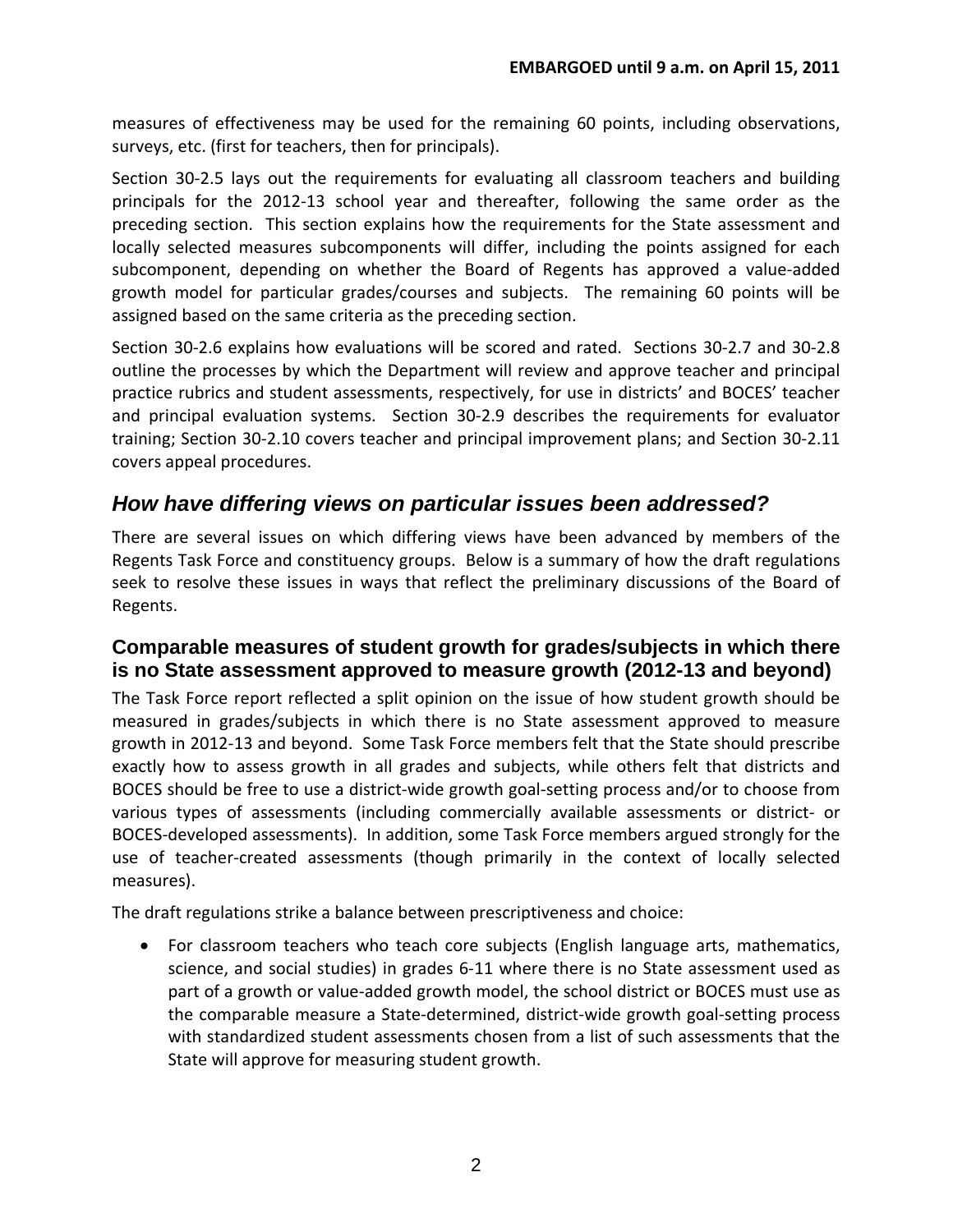• In other grades/subjects where there is no State assessment used as part of a growth or value‐added growth model, districts or BOCES must use as the comparable measure a State-determined, district-wide growth goal-setting process with assessments selected by the district from a range of choices (including State‐approved commercially available assessments; district‐ or BOCES‐developed assessments; school‐wide, group, or team results based on State assessments; or teacher‐created assessments).

#### **Use of State assessments in locally selected measures**

The Task Force report recommended that State assessments not be an option for use as a locally selected measure, for two reasons:

- Task Force members interpreted the statutory phrase "other locally selected measures" to mean that the same *assessments* could not be used as the basis for both the statewide growth measure and the locally selected measures.
- Task Force members expressed a concern that no single standardized‐test‐based measure should constitute 40% of an educator's evaluation. Indeed, some believe strongly that locally selected measures should not include standardized tests at all.

On the other side of this issue, the Big 5 city school districts have requested the flexibility to base locally selected measures on State assessments. The Big 5 envision using a different measure based on either the same or a different State assessment to evaluate an educator under the locally selected measures subcomponent. This may be especially important for principals, who should arguably be held accountable for maximizing student proficiency rates on State assessments. In addition, the Big 5 wants the option to use the same assessment even the same measure—for an educator, if doing so would eliminate the need to administer a second set of accountability tests (and the associated costs).

The draft regulations would allow the flexibility to base local measures on State assessments without basing all 40% of an educator's student achievement measures on the same *measure* of student growth on the same State assessment. Consistent with the Regents' preliminary discussions, if State assessments are used, they must be used in a different way—for example, the locally selected measures subcomponent could include proficiency rates or subgroup measures on State assessments.

### **Requirement that at least half of the 60 points be based on classroom observations (teachers) or supervisor's broad assessment (principals)**

The Task Force report recommended that districts and BOCES be afforded complete flexibility in allocating the "other 60" points across required and optional multiple measures; Task Force members emphasized, however, that the evaluation system should be designed to foster a culture of continuous professional growth, and that practice rubrics should thus be the "linchpin" of the system. In preliminary discussions, members of the Board expressed the view that teachers should be observed at least 2 or 3 times per year by their supervisors and that principals' supervisors should make site visits to the school.